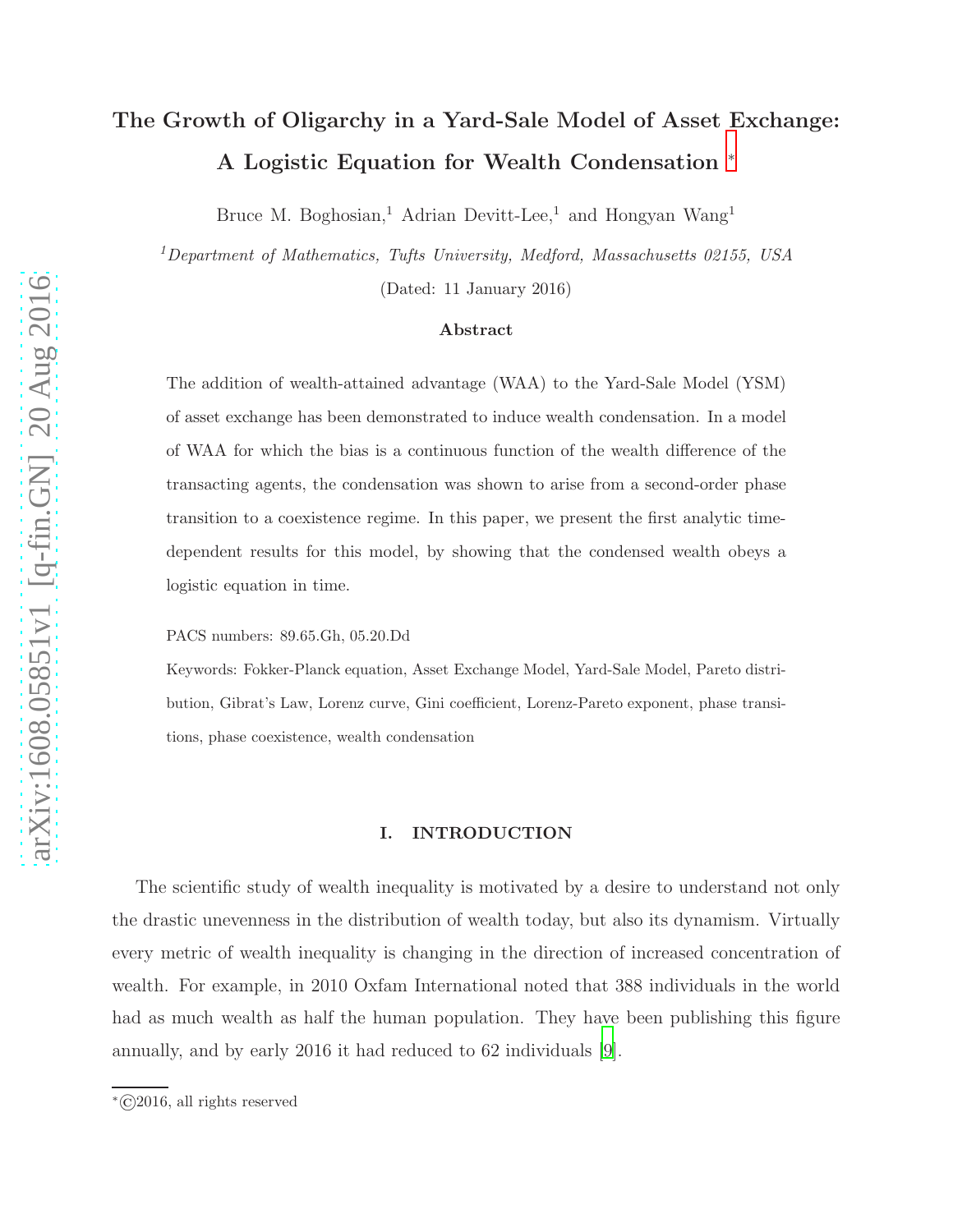An important class of wealth distribution models that have been analyzed using mathematical methods of statistical physics are called Asset Exchange Models (AEMs) [\[1,](#page-14-1) [10\]](#page-14-2). These have been used to describe the collective behavior of large economic systems based on simple, idealized microscopic rules. In a simple AEM, there exists a collection of N agents, each of whom possesses some wealth. The agents exchange that wealth in pairwise transactions. There are a variety of models describing these transactions. Most conserve the total number of agents,  $N$ , and the total wealth in the system,  $W$ , though extended versions of these models are capable of accounting for wealth redistribution, changes in agent population, the production and consumption of wealth, and multi-agent transactions.

The AEM examined in this paper is a modification of the basic Yard Sale Model (YSM) of asset exchange [\[7](#page-14-3), [10\]](#page-14-2), in which agents exchange wealth solely by means of pairwise transactions. When two agents enter such a transaction, each has the same probability of winning some amount of wealth from the other, and the amount won is equal to a fraction of the poorer agent's wealth.

Following the work of Ispolatov *et al.* [\[11](#page-14-4)], Boghosian derived a Boltzmann equation for the basic YSM [\[3\]](#page-14-5). In the limit of small transactions, he showed that the Boltzmann equation reduces to a particular Fokker-Planck (FP) equation, and later demonstrated that this FP equation could be derived much more simply from a stochastic process [\[2](#page-14-6)]. In the absence of any kind of wealth redistribution, Boghosian *et al.* [\[5](#page-14-7)] proved that all of the wealth in the system is eventually held by a single agent. This is due to a subtle but inexorable bias in favor of the wealthy in the rules of the YSM: Because a fraction of the poorer agent's wealth is traded, the wealthy do not stake as large a fraction of their wealth in any given transaction, and therefore can lose more frequently without risking their status. This is ultimately due to the multiplicative nature of the transactions on the agents' wealth, as pointed out by Moukarzel [\[12\]](#page-14-8).

In the above-mentioned works, Boghosian *et al.*  $[2, 3, 5]$  $[2, 3, 5]$  $[2, 3, 5]$  $[2, 3, 5]$  $[2, 3, 5]$  also investigated the addition of a simple Ornstein-Uhlenbeck-like model of redistribution to the YSM [\[14](#page-14-9)]. They demonstrated that it suppressed the tendency of all the wealth to go to a single agent, resulting in a classical distribution, and exhibiting some similarity with empirical forms for wealth distributions due to Pareto [\[13](#page-14-10)] and Gibrat [\[8](#page-14-11)]. In later work, however, they demonstrated that the extreme tail of this distribution decays as a gaussian [\[4](#page-14-12)].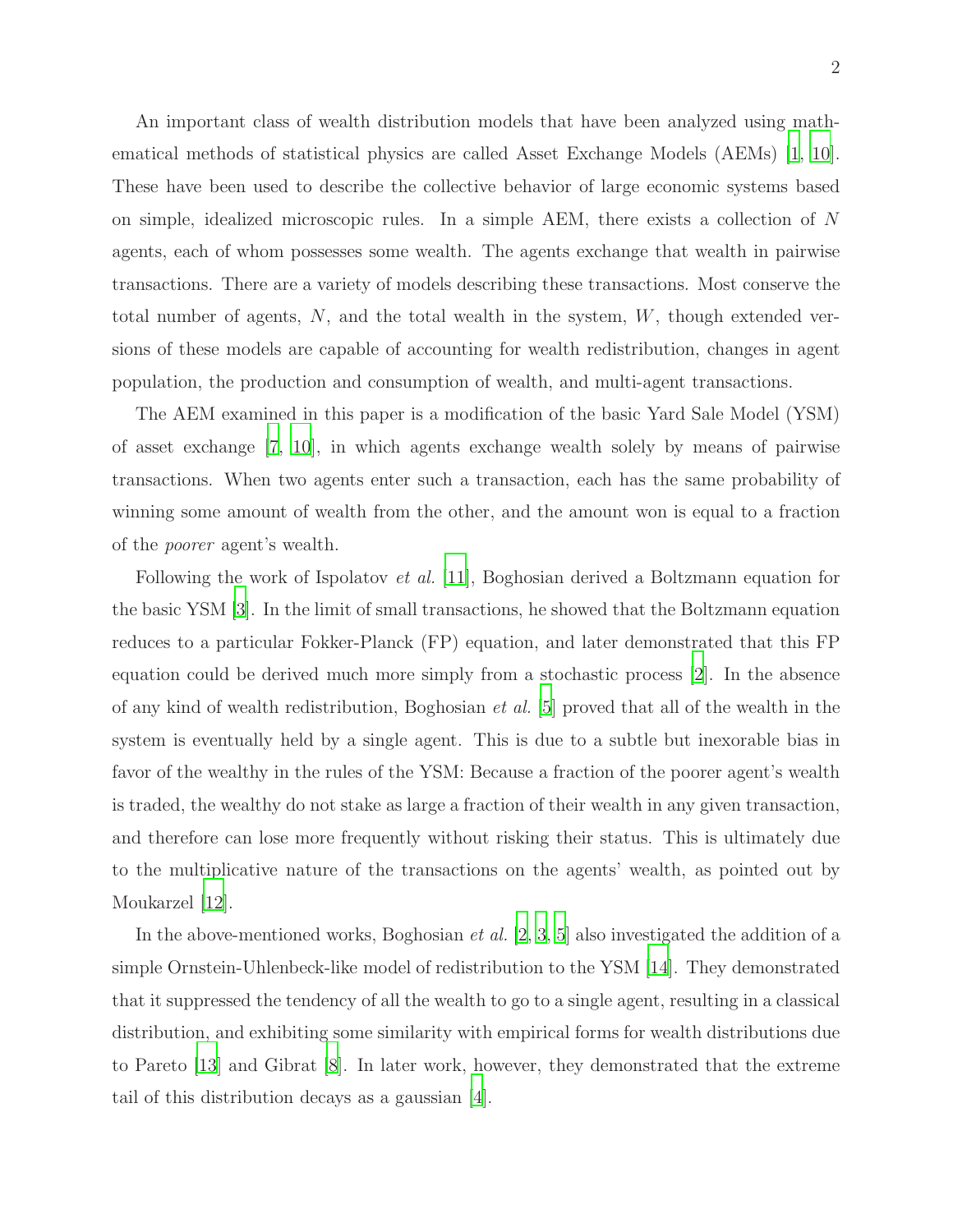The phenomenon of *wealth condensation* was first described by Bouchard and Mézard in 2000, who noted the accumulation of macroscopic levels of weath by a single agent in a simple model of trading and redistribution [\[6\]](#page-14-13). In 2007, Moukarzel et al. investigated wealth-attained advantage (WAA) in the YSM by adding a fixed bias to the probability of winning in any transaction, dependent only on the sign of the wealth differential. He observed a first-order phase transition to a wealth-condensed state of absolute oligarchy, in which a single agent held all the wealth [\[12\]](#page-14-8).

More recently, Boghosian et al. [\[4](#page-14-12)] introduced a new model for WAA in the YSM, with bias favoring the wealthier agent proportional to the wealth differential between the two agents, thus approaching zero continuously for transactions between agents of equal wealth. This model exhibits a second-order phase transition to a state of coexistence between an oligarch and a classical distribution of non-oligarchs. In that work it was also demonstrated that the above-mentioned gaussian tail was present both below and above criticality, but degenerated to exponential decay precisely at criticality.

While it is perhaps unsurprising that WAA promotes the condensation of wealth, the above observation demonstrates that the way it is introduced can have macroscopic consequences. In a first-order phase transition, order parameters, such as the Gini coefficient or the fraction of wealth held by the wealthiest agent in this case, are discontinuous functions of the control parameters. In a second-order phase transition, they exhibit only slope discontinuities. It seems, therefore, that the continuity or discontinuity of the bias in the microscopic model is directly reflected in the continuity or discontinuity of the macroscopic order parameter.

To be specific, if the coefficient  $\tau_{\infty}$  measures the level of redistribution for the wealthiest agents, and  $\zeta$  measures the level of WAA (in a fashion made precise in [\[4](#page-14-12)]), then criticality was shown to occur at  $\zeta = \tau_{\infty}$ , and coexistence for  $\zeta > \tau_{\infty}$ . The fraction of wealth held by the oligarch in the continuum limit was shown to be

<span id="page-2-0"></span>
$$
c_{\infty} = \begin{cases} 0 & \text{if } \zeta \le \tau_{\infty} \\ 1 - \frac{\tau_{\infty}}{\zeta} & \text{if } \zeta > \tau_{\infty} \end{cases}
$$
 (1)

Note that this is a continuous function, with a discontinuous first derivative at the critical point  $\zeta = \tau_{\infty}$ , reflective of a second-order phase transition.

Note that all of the above-described observations were made for the steady state situation.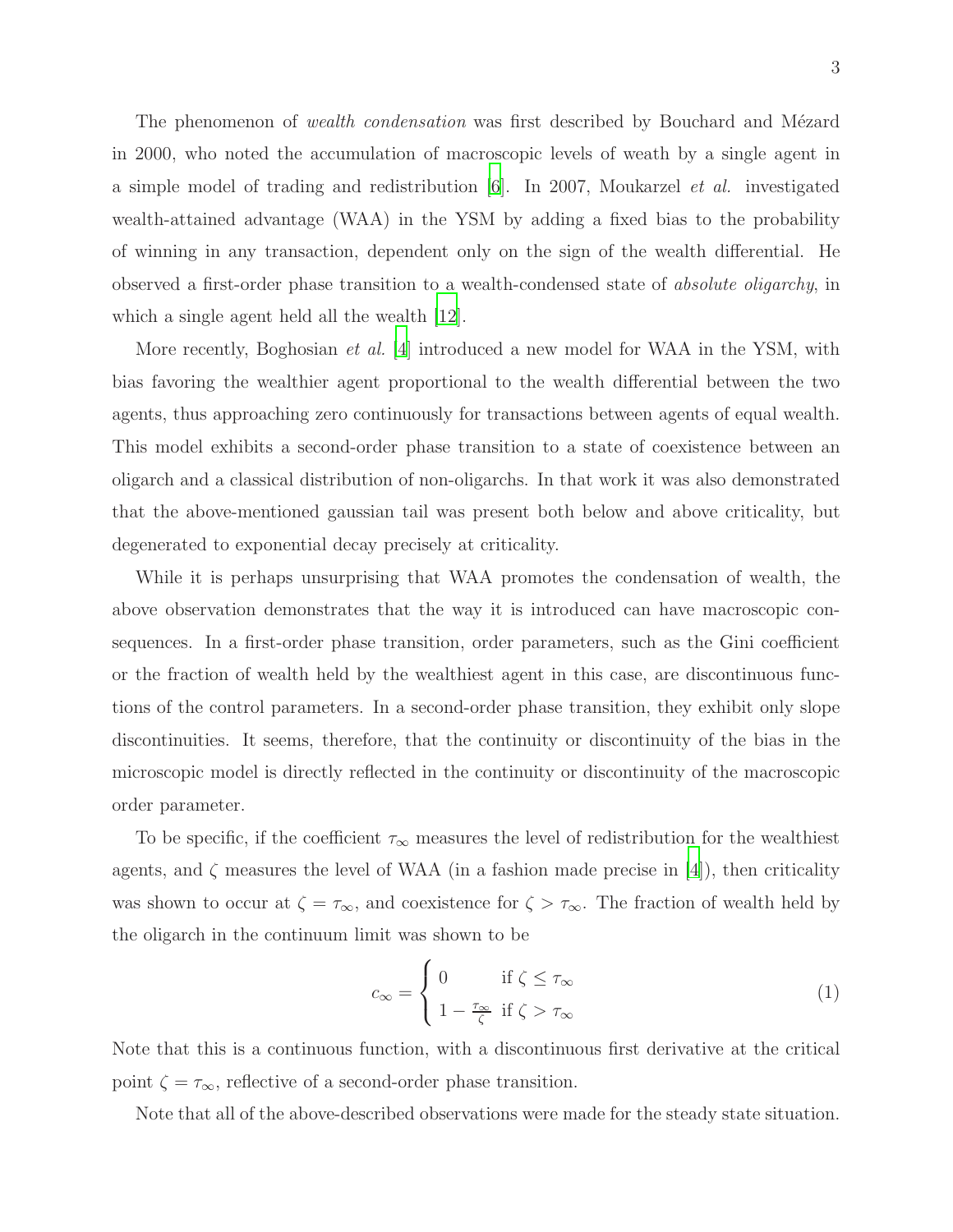In this paper we quantify the time dependence of the formation of partial oligarchy in the model [\[4](#page-14-12)]. We derive a PDE, valid in the coexistence regime  $\zeta > \tau_{\infty}$ , governing the distribution of wealth  $p(w, t)$  amongst the non-oligarchs, coupled with an ODE for the fraction of wealth held by the oligarch,  $c(t)$ . The latter is the logistic equation

$$
c'(t) = c(t) \left[ -\tau_{\infty} + \zeta \left( 1 - c(t) \right) \right],\tag{2}
$$

whose long-time limit  $c_{\infty} := \lim_{t \to \infty} c(t)$  is consistent with Eq. [\(1\)](#page-2-0) for  $\zeta > \tau_{\infty}$ .

In Section [II](#page-3-0) we describe the YSM, and the derivation of the FP equation describing its behavior. In particular, we review the assumptions and methodology of the Kramers-Moyal derivation of the FP equation from a stochastic process, because these assumptions are violated by the singular distributional solutions that we shall be studying.

In Section [III](#page-9-0) we provide a mathematical description for oligarchy as the presence of a singular distribution Ξ, correct the Kramers-Moyal derivation of the FP equation, and present the logistic ODE that describes the wealth of the oligarch. For reasons discussed in the conclusions, this decouples from the PDE governing the distribution of non-oligarchs.

# <span id="page-3-0"></span>II. THE YARD SALE MODEL

In this section we will introduce notation, discuss the interaction between agents in the modified YSM, and review the assumptions and methodology of the Kramers-Moyal derivation of the FP equation from a stochastic process. While this section follows that of [\[4\]](#page-14-12) closely, this review is necessary because we shall require a weak form of the FP equation in order to accommodate distributional solutions in what follows.

A continuous distribution of wealth can be described by the agent density function (ADF),  $P(w, t)$ , defined such that the number of agents with wealth  $w \in [a, b]$  at time t is given by  $\int_a^b P(w, t)dw$ . The zeroth and first moments of the ADF correspond to the total number of agents and wealth,

$$
N_P := \int_0^\infty dw \ P(w, t),
$$
  

$$
W_P := \int_0^\infty dw \ P(w, t)w.
$$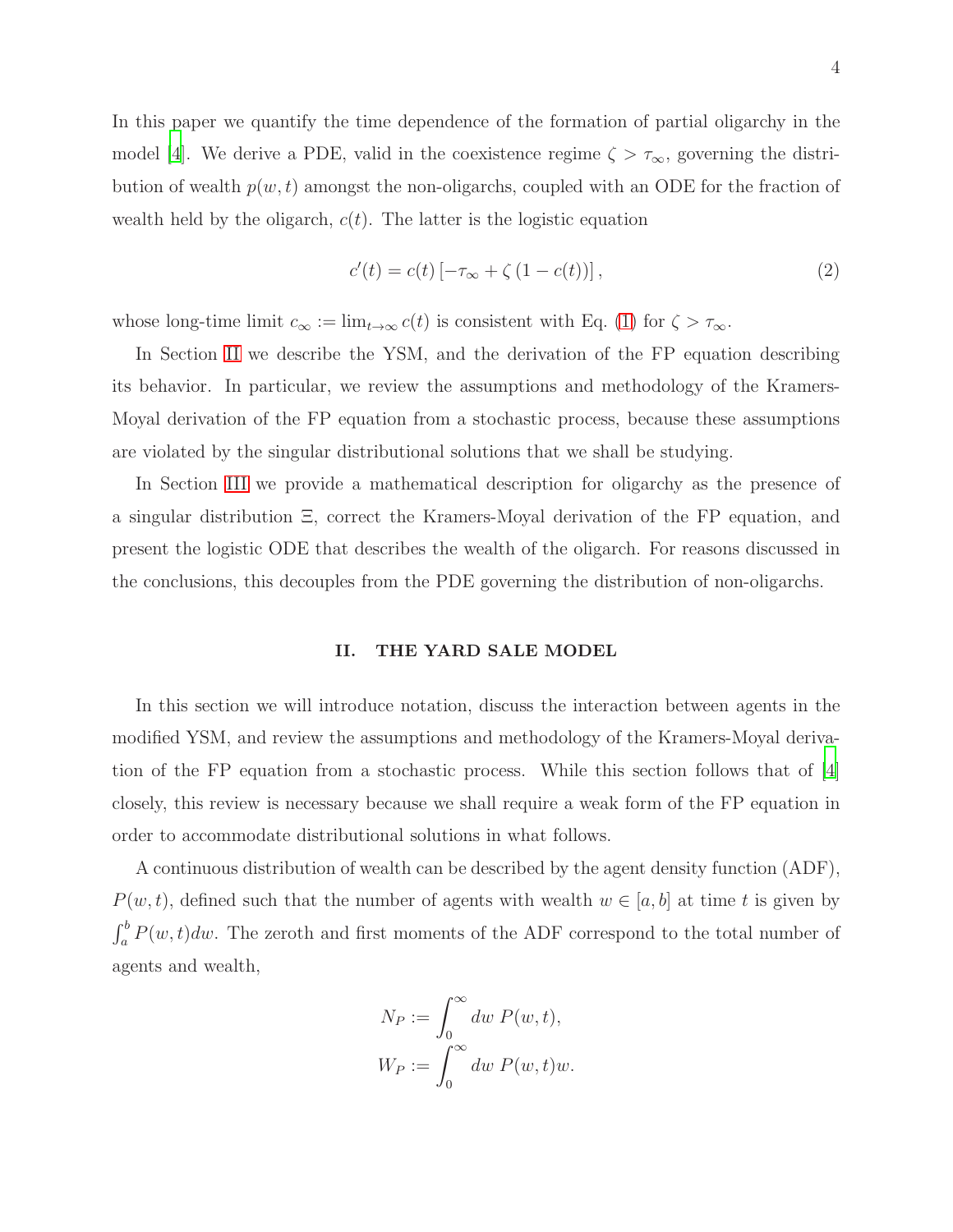We will often need the three following partial moments:

$$
A_P(w,t) := \int_w^{\infty} dx \frac{P(x,t)}{N_P},
$$
  
\n
$$
L_P(w,t) := \int_0^w dx \frac{P(x,t)}{N_P} x,
$$
  
\n
$$
B_P(w,t) := \int_0^w dx \frac{P(x,t)}{N_P} \frac{x^2}{2}.
$$

Here  $A_P(w)$  denotes the Pareto potential, which is the fraction of agents with wealth at least w. Also,  $L_P(w)$  is the Lorenz potential, which denotes the fraction of wealth held by agents with wealth up to w. In the following sections, the expectation of functions over the ADF will be denoted as  $\mathcal{E}_x[f(x)] := \int_0^\infty dx \; \frac{P(x,t)}{N_P} f(x)$ .

To describe the dynamics of wealth distributions, we use a random walk based on the YSM, in which two agents are randomly chosen to transact, and the magnitude of wealth exchanged is a fraction of the minimum wealth of the two agents. The winner is determined by a random variable  $\eta \in \{-1, +1\}$ . If we focus on a single agent whose wealth transitions from  $z$  to  $w$  as a result of the transaction, this gives rise to the random walk

$$
w - z = \eta \sqrt{\Delta t} \min(z, x),
$$

where  $\sqrt{\Delta}t$  is a measure of the transactional timescale and x is the wealth of the "other" agent" with whom the agent in question interacts.

We now introduce redistribution: After each transaction, a wealth tax is imposed on each agent, and the total amount collected is redistributed amongst all the agents in the system. The fraction collected from an agent with wealth z per unit time is denoted by  $\tau(z)$ , so the total tax collected per unit time is  $T_P(t) = \int_0^\infty dz P(z, t)\tau(z)z$ . The average amount returned to each agent per unit time is  $T_P/N_P$ , and the fractional deviation from this average amount for an agent of wealth z will be denoted by  $\sigma(z)$ , so the amount returned to that agent is  $T_P/N_P + \sigma(z)z$ . Hence the net taxation experienced by an agent with wealth z is

$$
\tau(z)z - \left[\frac{T_P}{N_P} + \sigma(z)z\right] = \rho(z)z - \frac{T_P}{N_P},
$$

where we have defined  $\rho(z) := \tau(z) - \sigma(z)$ . Note that  $\lim_{z \to \infty} \sigma(z) = 0$ , so  $\tau_{\infty} :=$  $\lim_{z\to\infty} \tau(z) = \lim_{z\to\infty} \rho(z) =: \rho_{\infty}$ . Because the total amount collected must be equal to the total amount redistributed, the expectation value of the deviation from average redistribution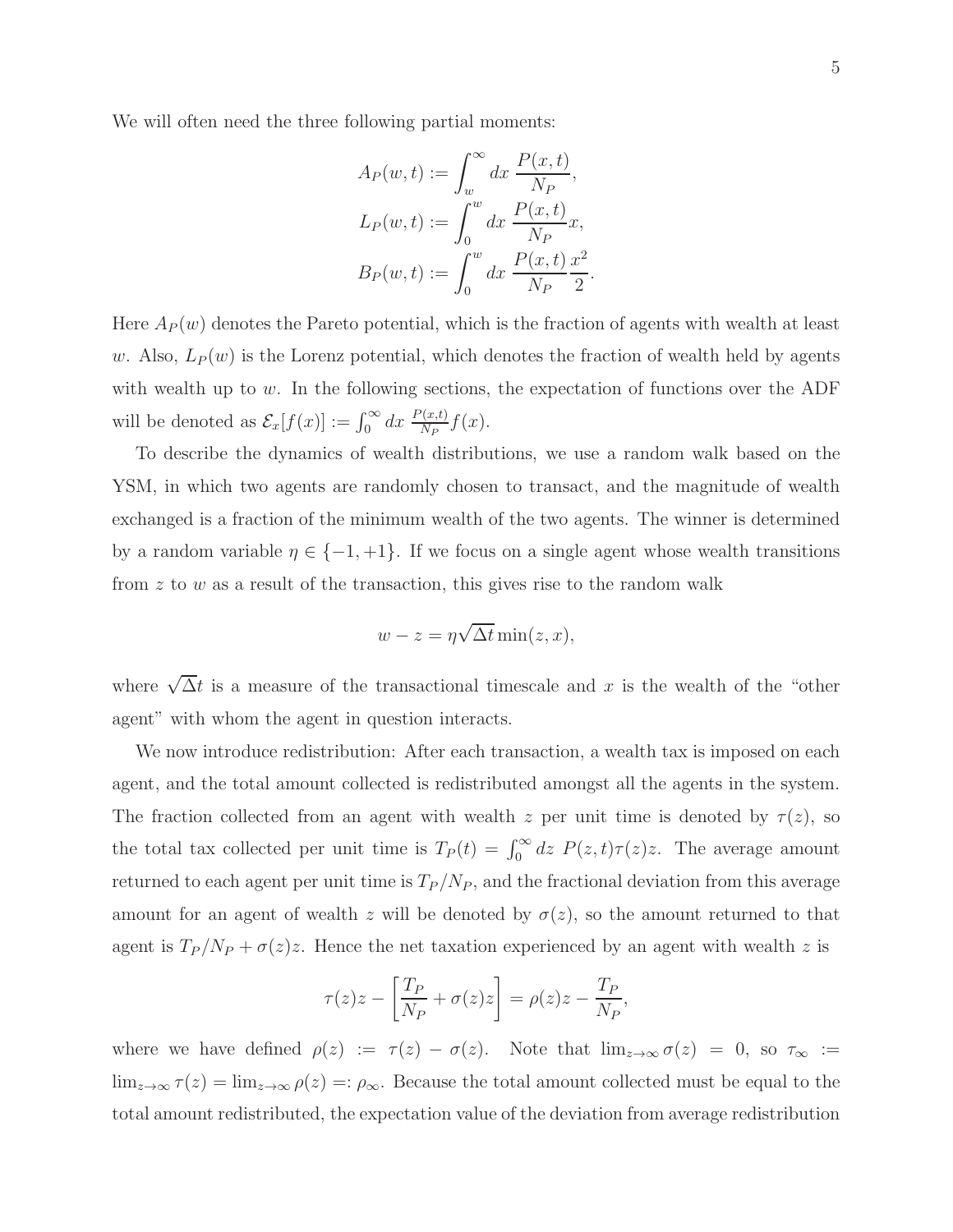must vanish, whence  $0 = \mathcal{E}_z[\sigma(z)z]$  and

<span id="page-5-0"></span>
$$
T_P(t) = \int_0^\infty dz \ P(z, t)\rho(z)z.
$$
 (3)

For example, if we assume that  $\tau(z)$  is a constant, independent of z, we find that

$$
T_P(t) = \int_0^\infty dz \ P(z) \tau z = \tau W_P
$$

is also constant. If we further take  $\sigma(z) = 0$ , so that the redistribution is uniform, we see that the total effective taxation rate is

$$
\tau z - \frac{T_P}{N_P} = \tau z - \frac{\tau W_P}{N_P} = \tau \left( z - \frac{W_P}{N_P} \right).
$$

This redistribution model is reminiscent of the Ornstein-Uhlenbeck process [\[14\]](#page-14-9), and has been used in recent studies of the redistributive YSM [\[4\]](#page-14-12).

The addition of redistribution determines a new random walk for an individual agent, defined by

<span id="page-5-1"></span>
$$
w - z = -\left(\rho(z)z - \frac{T_P}{N_P}\right)\Delta t + \eta\sqrt{\Delta t}\min(z, x). \tag{4}
$$

We see that only the difference  $\rho(z) := \tau(z) - \sigma(z)$  matters, in terms of which  $T_P(t)$  is given by Eq. [\(3\)](#page-5-0). In what follows, we shall allow for  $\rho$  to be negative, but we will require that it be bounded by a polynomial.

The random variable  $\eta$  can be distributed fairly (with mean  $\mathcal{E}[\eta] = 0$ ), or it can be biased. The bias assumed in this paper is that for a model of WAA described in an earlier paper [\[4\]](#page-14-12), specifically

<span id="page-5-2"></span>
$$
\mathcal{E}[\eta] = \zeta \frac{N_P}{W_P} \sqrt{\Delta t} (z - x),\tag{5}
$$

where  $\zeta$  is a positive parameter that skews the probability of winning in favor of the wealthier agent. Thus, in this model, the bias is determined by the difference between the wealth of the two agents.

We will work from Eq. [\(4\)](#page-5-1) from the start, and simpler systems can be obtained by letting  $\zeta = 0$  or  $\tau(w) = 0$ . We shall first formally derive a PDE which is implied by the random walk in the limit as the fraction of wealth traded becomes infinitesimal.

We suppose that the probability of the transition  $(z, t) \rightarrow (w, t + \Delta t)$  is  $p_{\Delta t}(z \rightarrow w; z, t)$ , and that this probability distribution is normalized. The Chapman-Kolmogorov equation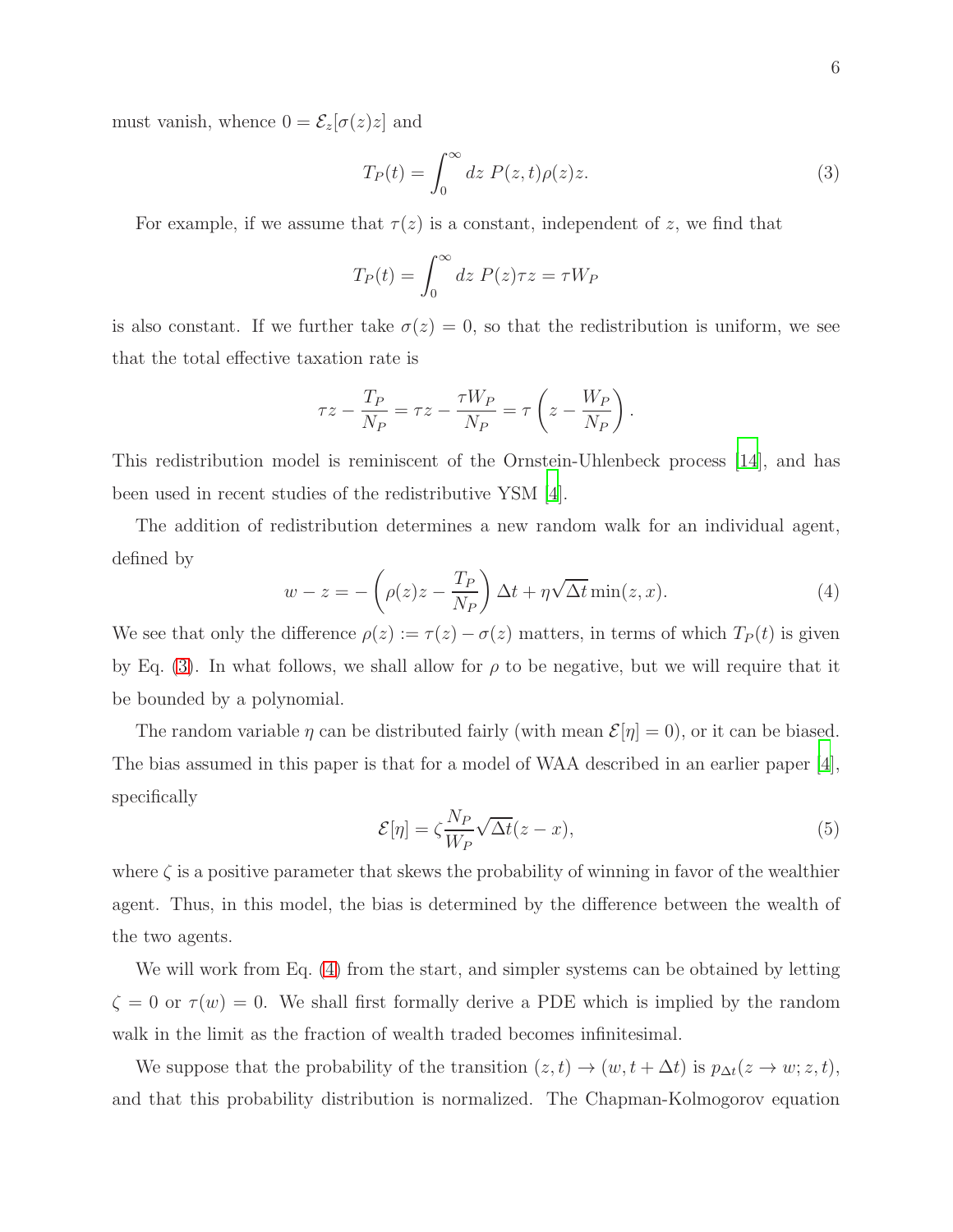for this random walk is then

$$
P(w, t + \Delta t) = \int_0^\infty dz \ P(z, t) p_{\Delta t}(z \to w; z, t)
$$

To derive the corresponding  $FP$  equation satisfied by  $P$ , we must cast the above in weak form. To this end, we let  $\psi$  be an analytic Schwartz function on the domain  $[0, \infty)$ , and compute its  $L^2$  inner product with  $\partial P/\partial t$  as follows,

$$
\left\langle \psi, \frac{\partial P}{\partial t} \right\rangle = \int \psi(w) \frac{\partial P(w, t)}{\partial t}
$$
  
\n
$$
= \lim_{\Delta t \to 0} \frac{1}{\Delta t} \left[ \int dw \, \psi(w) P(w, t + \Delta t) - \int dw \, \psi(w) P(w, t) \right]
$$
  
\n
$$
= \lim_{\Delta t \to 0} \frac{1}{\Delta t} \int dz P(z, t) \int dw \, p_{\Delta t}(z \to w; z, t) [\psi(w) - \psi(z)]
$$
  
\n
$$
= \lim_{\Delta t \to 0} \frac{1}{\Delta t} \int dz P(z, t) \int dw \, p_{\Delta t}(z \to w; z, t) \sum_{n=1}^{\infty} \frac{(w - z)^n}{n!} \frac{\partial^n \psi(z)}{\partial z^n}
$$
  
\n
$$
= \sum_{n=1}^{\infty} \frac{1}{n!} \int dz M_n(z, t) P(z, t) \frac{\partial^n \psi(z)}{\partial z^n}
$$
(6)

where we have defined

<span id="page-6-1"></span>
$$
M_n(z,t) := \lim_{\Delta t \to 0} \frac{1}{\Delta t} \int dw \, p_{\Delta t}(z \to w; z, t) (w - z)^n
$$
  
=  $\mathcal{E}_{x,\eta} \left[ \frac{(w - z)^n}{\Delta t} \right].$ 

The above result may be written

$$
\left\langle \psi, \frac{\partial P}{\partial t} \right\rangle = \sum_{n=1}^{\infty} \frac{1}{n!} \left\langle M_n(z, t) P(z, t), \frac{\partial^n \psi(z)}{\partial z^n} \right\rangle.
$$
 (7)

whence, using integration by parts to revert to the strong form, we obtain

<span id="page-6-0"></span>
$$
\frac{\partial P}{\partial t} = \sum_{n=1}^{\infty} \frac{(-1)^n}{n!} \partial_z^n \left[ M_n(z, t) P(z, t) \right],\tag{8}
$$

and thus the agent density function satisfies a PDE that is determined by the moments of the random walk on an infinitesimal timescale.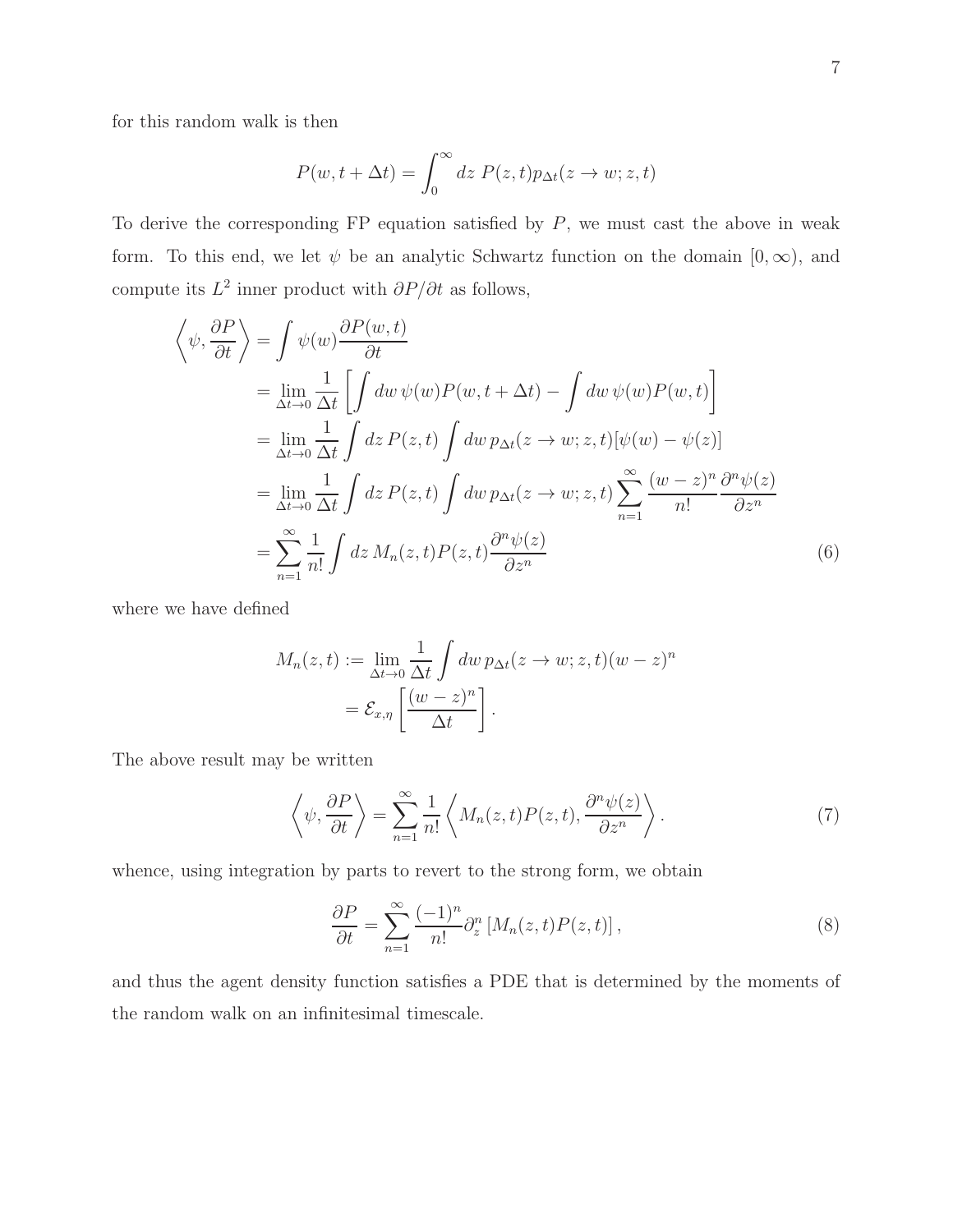#### <span id="page-7-0"></span>A. Fokker-Planck equation

Recalling Eqs. [\(4\)](#page-5-1) and [\(5\)](#page-5-2), we can compute  $M_1$ ,

$$
M_1(z,t) = \lim_{t \to 0} \mathcal{E}_{\eta,x} \left[ \frac{(w-z)}{\Delta t} \right]
$$
  
=  $\mathcal{E}_x \left[ \frac{T_P(t)}{N_P} - z\rho(z) + \zeta \frac{N_P}{W_P}(z-x) \min(w,x) \right]$   
=  $\frac{T_P(t)}{N_P} - z\rho(z) - \zeta \left[ 2 \frac{N_P}{W_P} B_P(z,t) - 2zL_P(z,t) - z^2 \frac{N_P}{W_P} A_P(z,t) + z \right].$  (9)

Next, because  $\eta \in \{-1, +1\}$ , we have  $\mathcal{E}_{\eta}[\eta^2] = 1$ , which allows us to compute  $M_2$ ,

$$
M_2(z,t) = \lim_{t \to 0} \mathcal{E}_{\eta,x} \left[ \frac{(w-z)^2}{\Delta t} \right]
$$
  
\n
$$
= \lim_{t \to 0} \mathcal{E}_{\eta,x} \left[ \Delta t \left( \frac{T_P(t)}{N_P} - z\rho(z) \right)^2 + \left( \frac{T_P(t)}{N_P} - z\rho(z) \right) \eta \min(z,x) (\Delta t)^{1/2} + \eta^2 \min(z,x)^2 \right]
$$
  
\n
$$
= \mathcal{E}_{\eta,x} \left[ \eta^2 \min(z,x)^2 \right]
$$
  
\n
$$
= \int_0^\infty dx \, \frac{P(x,t)}{N_P} \min(z,x)^2
$$
  
\n
$$
= 2B_P(z,t) + z^2 A_P(z,t).
$$
 (10)

Finally, we note that higher powers of  $\eta$  have expectations  $\mathcal{E}_{\eta}[\eta^k] \leq 1$  for  $k \geq 3$ . It follows that, because each term in the expansion of the above equation includes some positive power of  $\sqrt{\Delta t}$ , all of the moments approach zero for  $k \geq 3$ ,

<span id="page-7-1"></span>
$$
M_k(z,t) = \lim_{t \to 0} \frac{1}{\Delta t} \mathcal{E}_{\eta,x} \left[ \left( \Delta t \left[ \frac{T_P(t)}{N_P} - z \rho(z) \right] + \eta \sqrt{\Delta t} \min(w,x) \right)^k \right] = 0. \tag{11}
$$

Substituting Eqs.  $(9)$ ,  $(10)$  and  $(11)$  into Eq.  $(8)$ , we find that our wealth distribution obeys the following quadratically nonlinear, integrodifferential FP equation,

<span id="page-7-3"></span><span id="page-7-2"></span>
$$
\frac{\partial P}{\partial t} + \frac{\partial}{\partial w} \left[ \left( \frac{T_P(t)}{N_P} - w \rho(w) \right) P \right] \n= \frac{\partial^2}{\partial w^2} \left[ \left( B_P + \frac{w^2}{2} A_P \right) P \right] \n+ \frac{\partial}{\partial w} \left\{ \zeta \left( \frac{N_P}{W_P} 2B_P - 2w L_P - w^2 \frac{N_P}{W_P} A_P + w \right) P \right\}.
$$
\n(12)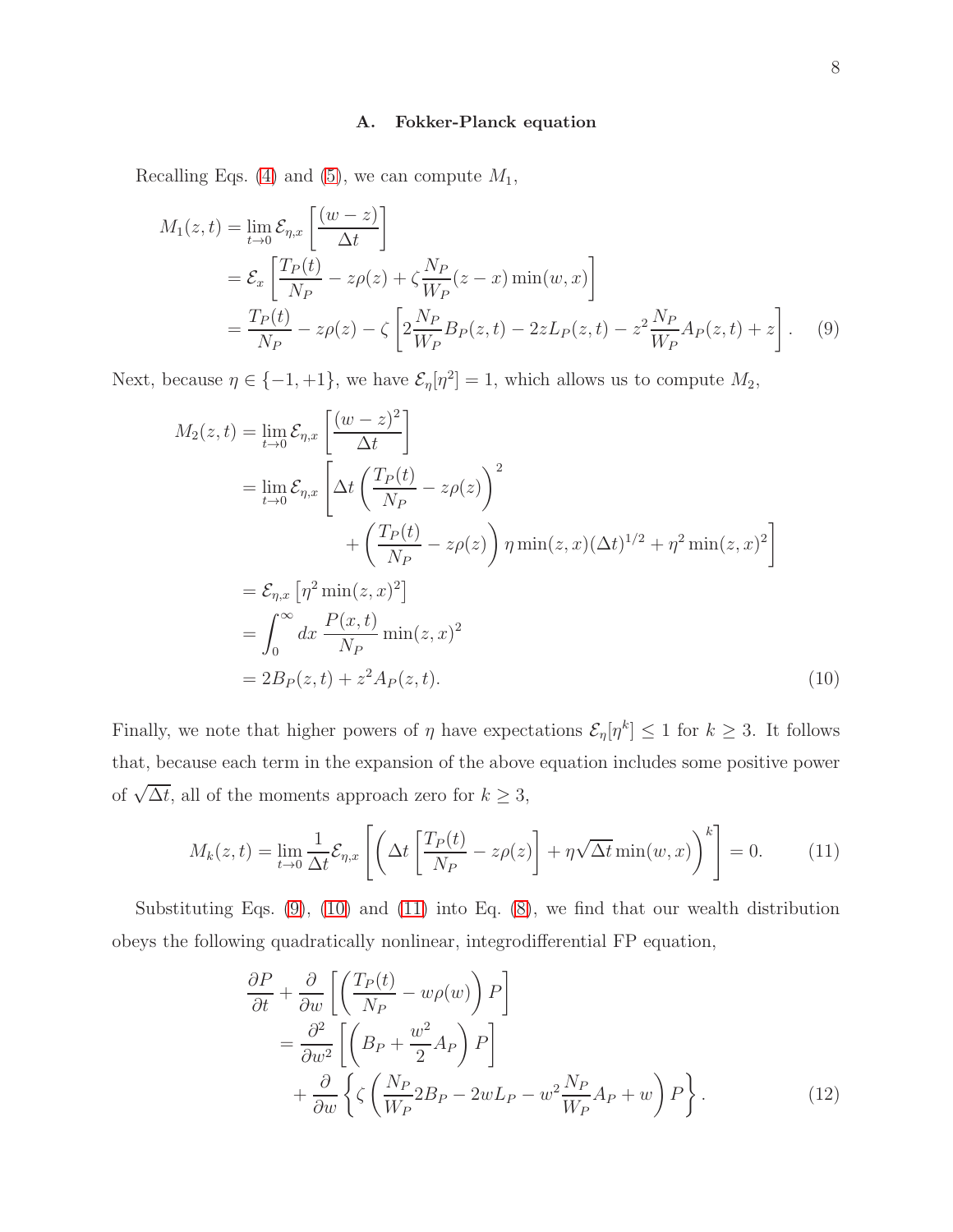This system conserves wealth and agents, as was shown in the appendix of the paper where it was first derived [\[4\]](#page-14-12). In the case where there is no redistribution and no WAA, we have  $\tau = \zeta = 0$ , so the agent density function satisfies

<span id="page-8-0"></span>
$$
\frac{\partial P}{\partial t} = \frac{\partial^2}{\partial w^2} \left[ \left( B_P(w, t) + \frac{w^2}{2} A_P(w, t) \right) P \right]. \tag{13}
$$

## B. Oligarchy as a distributional solution

The steady-state solution to Eq. [\(12\)](#page-7-3) may involve the condensation of a finite fraction of the system's wealth into the hands of a vanishingly small number of agents. Indeed, in the absence of redistribution, as in Eq. [\(13\)](#page-8-0), all the wealth will condense in this manner. To describe this, we must extend our function space to include certain singular distributions.

If our system were discrete, then complete concentration of wealth would be described by  $P(w) = (N_P - 1)\delta(w) + \delta(w - W_P)$ , where  $N_P - 1$  agents have no wealth, and a single agent holds all of the wealth. In the continuum limit, however, the number of agents need not be an integer. Thus wealth condensation could continue indefinitely, with a "half an agent" holding twice the wealth of the system, described by the distribution  $P(w) = (N_P 1/2\delta(w) + 1/2\delta(w - 2W_P)$ . More generally, we can take the distribution to be  $P(w) =$  $(N_P - \epsilon)\delta(w) + \epsilon \delta(w - W_P/\epsilon)$ , where  $\epsilon$  is an arbitrarily small positive number. Replacing  $\epsilon$ by  $W_P \epsilon$  and passing to the limit as  $\epsilon \to 0$  yields

$$
P(w) = N_P \delta(w) + W_P \Xi(w), \qquad (14)
$$

where we have defined  $\Xi(w) = \lim_{\epsilon \to 0} \epsilon \delta(w - 1/\epsilon)$ . To be more precise,  $\Xi$  should be defined as the singular distribution whose action on a test function  $\phi$  is

<span id="page-8-1"></span>
$$
\langle \Xi, \phi \rangle = \lim_{\epsilon \to 0} \epsilon \left\langle \delta \left( w - \frac{1}{\epsilon} \right), \phi \right\rangle
$$
  
= 
$$
\lim_{\epsilon \to 0} \epsilon \phi \left( \frac{1}{\epsilon} \right)
$$
  
= 
$$
\lim_{s \to \infty} \frac{\phi(s)}{s}.
$$
 (15)

Here the space of test functions to which  $\phi$  belongs is

$$
\partial^{-2} \mathcal{S}_0 = \{ \phi(w) = \psi(w) + \gamma + \mu w : \psi(w) \in \mathcal{S}([0, \infty)), \gamma, \mu \in \mathbb{R} \},\
$$

where  $\mathcal{S}([0,\infty))$  denotes Schwartz functions on  $[0,\infty)$ .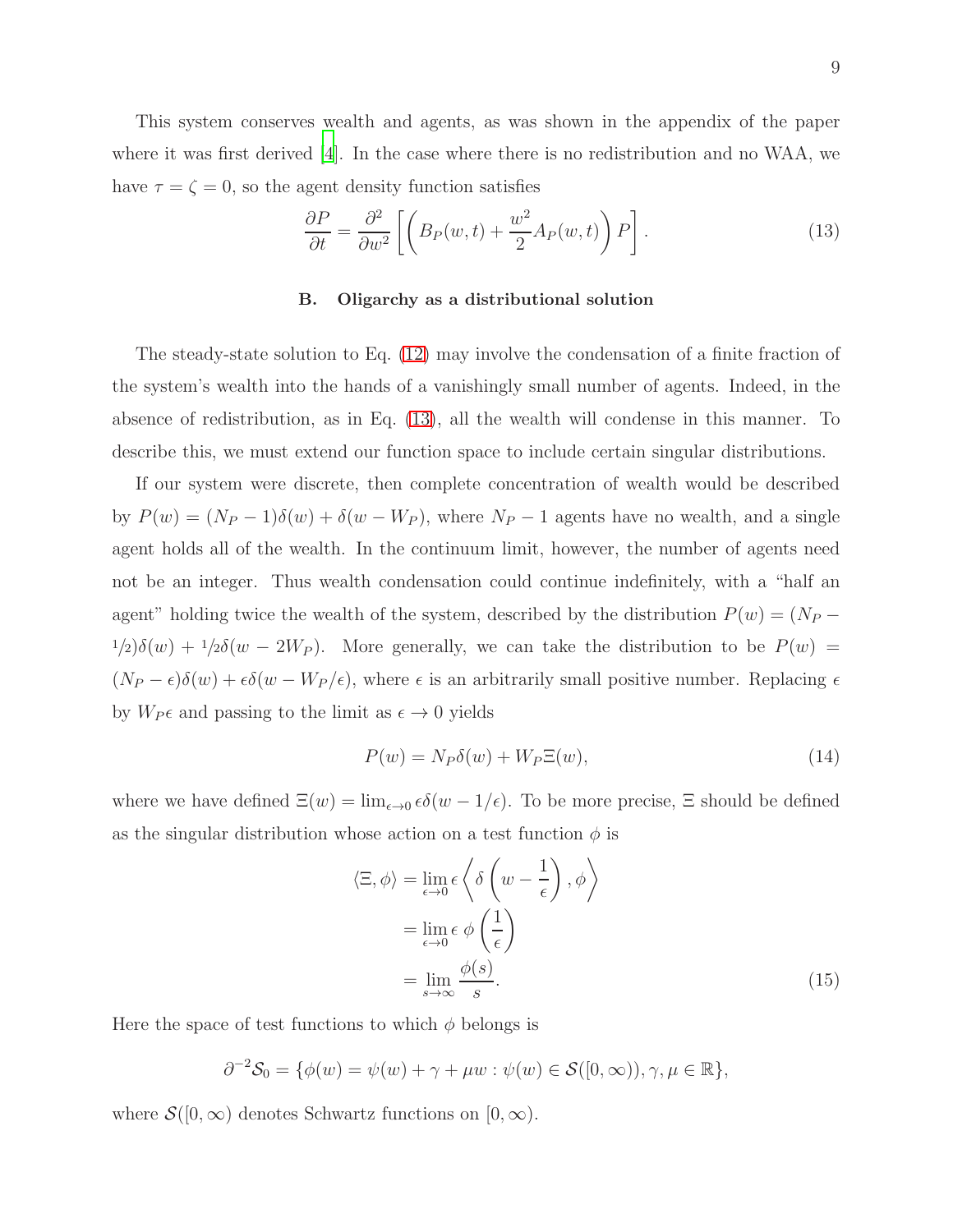#### <span id="page-9-0"></span>III. WAA ABOVE CRITICALITY

In this section, we use the definition of  $\Xi$  provided by Eq. [\(15\)](#page-8-1). In earlier work [\[4\]](#page-14-12), the FP equation, Eq. [\(12\)](#page-7-3), and its steady-state asymptotic behavior were discussed in detail. A second-order phase transition was observed at the critical point  $\zeta = \tau_{\infty}$ , and coexistence was observed between the singular distribution  $\Xi$  and a classical distribution for  $\zeta > \tau_{\infty}$ . This may be thought of as an oligarch in coexistence with a population of non-oligarchs. The presence of the singular distribution Ξ, however, violates the assumptions in the derivation of the FP equation, as our presentation leading to Eq. [\(8\)](#page-6-0) assumed an analytic Schwartz function in the weak form.

Recall that the mathematical phenomenon that we describe here as "oligarch" may be modeled as the wealth held by the wealthiest fraction  $\epsilon$  of agents, as  $\epsilon \to 0$ . Assume that there exists a wealth distribution which is a steady state of the random process, Eq. [\(4\)](#page-5-1), in the small-transaction limit. Moreover, suppose that this distribution may be written as  $P(w) = p(w) + c(t)W_P \Xi(w)$ , where  $p(w)$  is the classical agent density function for the nonoligarchs. This is a system in which the wealthiest infinitesimal of agents hold a fraction  $c(t)$ of the total wealth of the system at time t. We consider two sets of agents in the random walk: There are the "normal" agents, corresponding to the classical distribution  $p(w)$ . Then there is what we have been calling the "oligarch," considered to be the wealthiest fraction  $\epsilon$ of the distribution  $P(w)$ , considered as a single unit.

Now suppose that we have an oligarch, and  $\phi = \psi + \gamma + \mu w$ , where  $\psi$  is an analytic Schwartz function. Then the development that led to Eq.  $(6)$  becomes:

$$
\left\langle \frac{\partial P}{\partial t}, \phi \right\rangle = \sum_{n=1}^{\infty} \frac{1}{n!} \int M_n(z, t) P(z, t) \frac{\partial^n \phi(z)}{\partial z^n} dz
$$
  
= 
$$
\sum_{n=1}^{\infty} \frac{1}{n!} \int \left[ M_n(z, t) P(z, t) \right] \partial_z^n \psi + \mu M_1(z, t) P(z, t) dz
$$
  
= 
$$
\left( \sum_{n=1}^{\infty} \frac{1}{n!} \int \partial_z^n \left[ M_n(z, t) P(z, t) \right] \psi dz \right) + \mu N_P \mathcal{E}_z [M_1(z, t)].
$$
 (16)

In strong form we therefore have

$$
\frac{\partial P}{\partial t} = \left( \sum_{n=1}^{\infty} \frac{(-1)^n}{n!} \partial_z^n \left[ M_n(z, t) P(z, t) \right] \right) + \mathcal{E}_z[M_1(z, t)] N_P \Xi,
$$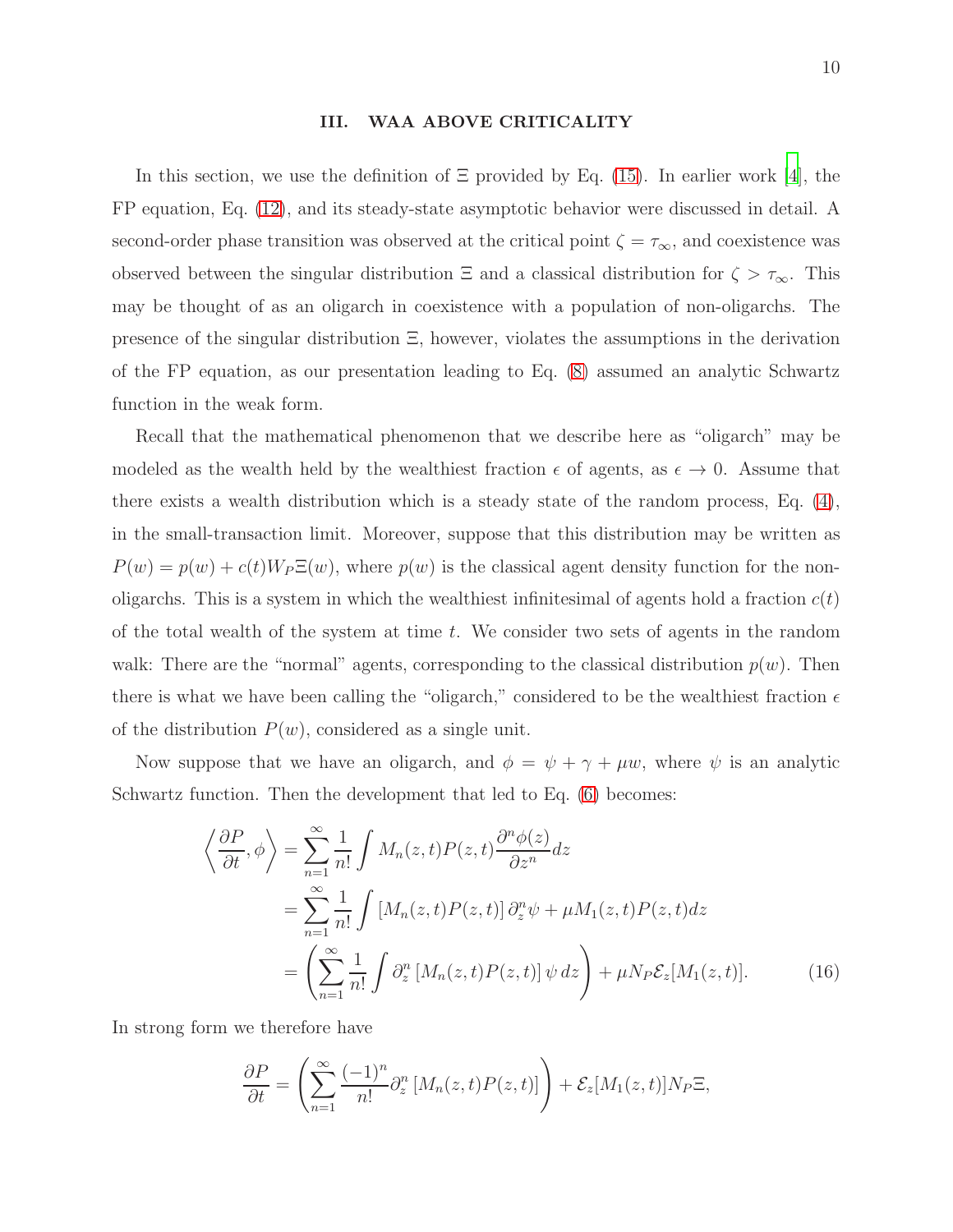where the  $\Xi$  term is from  $\langle M_1(z, t)P(z, t), \mu \rangle = \mu \langle P(z, t), M_1(z, t) \rangle = \langle \Xi, \phi \rangle \cdot N_P \mathcal{E}_z[M_1(z, t)].$ This implies two things: the strong form of the FP equation may not make sense in the coexistence regime, and  $\Xi$  is likely to depend only on the  $M_1$  term, which corresponds to drift in the FP equation.

To carry out the full analysis, we must recalculate the coefficients  $M_n(z, t)$  for three cases: (i) a normal agent interacting with another normal agent, (ii) a normal agent interacting with the oligarch, and (iii) the oligarch interacting with a normal agent. The first two factors would describe  $p(w, t)$ , and the last would determine  $c(t)$ , the fraction of wealth held by the oligarch. In this paper, we restrict our attention to the wealth of the oligarch only, and we relegate the derivation of the PDE governing the non-oligarchical portion of the distribution to future work.

Denote the first coefficient  $M_1$  of the wealthiest  $\epsilon$  of agents by  $M_1^{\epsilon}$ . Instead of using the full machinery of the FP derivation, we note

$$
M_1^{\epsilon}(z,t) = \lim_{t \to 0} \mathcal{E}_{\eta,x} \left[ \frac{c(t + \Delta t)W_P/\epsilon - c(t)W_P/\epsilon}{\Delta t} \right] = c'(t)\frac{W_P}{\epsilon}
$$
  
=  $T_P(t) - c(t)\frac{W_P}{\epsilon}\tau \left(\frac{c(t)W_P}{\epsilon}\right) + \mathcal{E}_x \left[\zeta \frac{N_P}{W_P} \left(\frac{c(t)W_P}{\epsilon} - x\right)x\right]$   
=  $T_P(t) - (c(t)W_P/\epsilon)\tau (c(t)W_P/\epsilon)$   
+  $\zeta \frac{1}{W_P}[c(t)W_P^2(1 - c(t))/\epsilon - 2N_PB_P(c(t)W_P/\epsilon)],$ 

where the integrals for the expectation are between  $x = 0$  and  $x = cW_P/\epsilon$ , so that they do not include the oligarch. We will assume that  $p$  decays like an exponential or a gaussian, as was shown in earlier work [\[4\]](#page-14-12). Under this assumption, the second moment of  $p$  is finite, so when we take the limit as  $\epsilon \to 0$ , we have

<span id="page-10-0"></span>
$$
c'(t) = c(t)[-\tau_{\infty} + \zeta(1 - c(t))],
$$
\n(17)

where we have written  $\tau_{\infty} := \lim_{\epsilon \to 0} \tau(1/\epsilon)$ . This is a logistic equation for  $c(t)$  with solution

$$
c(t) = (1 - \tau_{\infty}/\zeta) \frac{c_0 e^{(\zeta - \tau_{\infty})t}}{c_0 (e^{(\zeta - \tau_{\infty})t} - 1) + 1 - \tau_{\infty}/\zeta}.
$$
\n(18)

Eq. [\(17\)](#page-10-0) is the principal result of this paper. It indicates that the wealth of the oligarch obeys a logistic equation, independent of the evolution of the classical portion of the wealth distribution.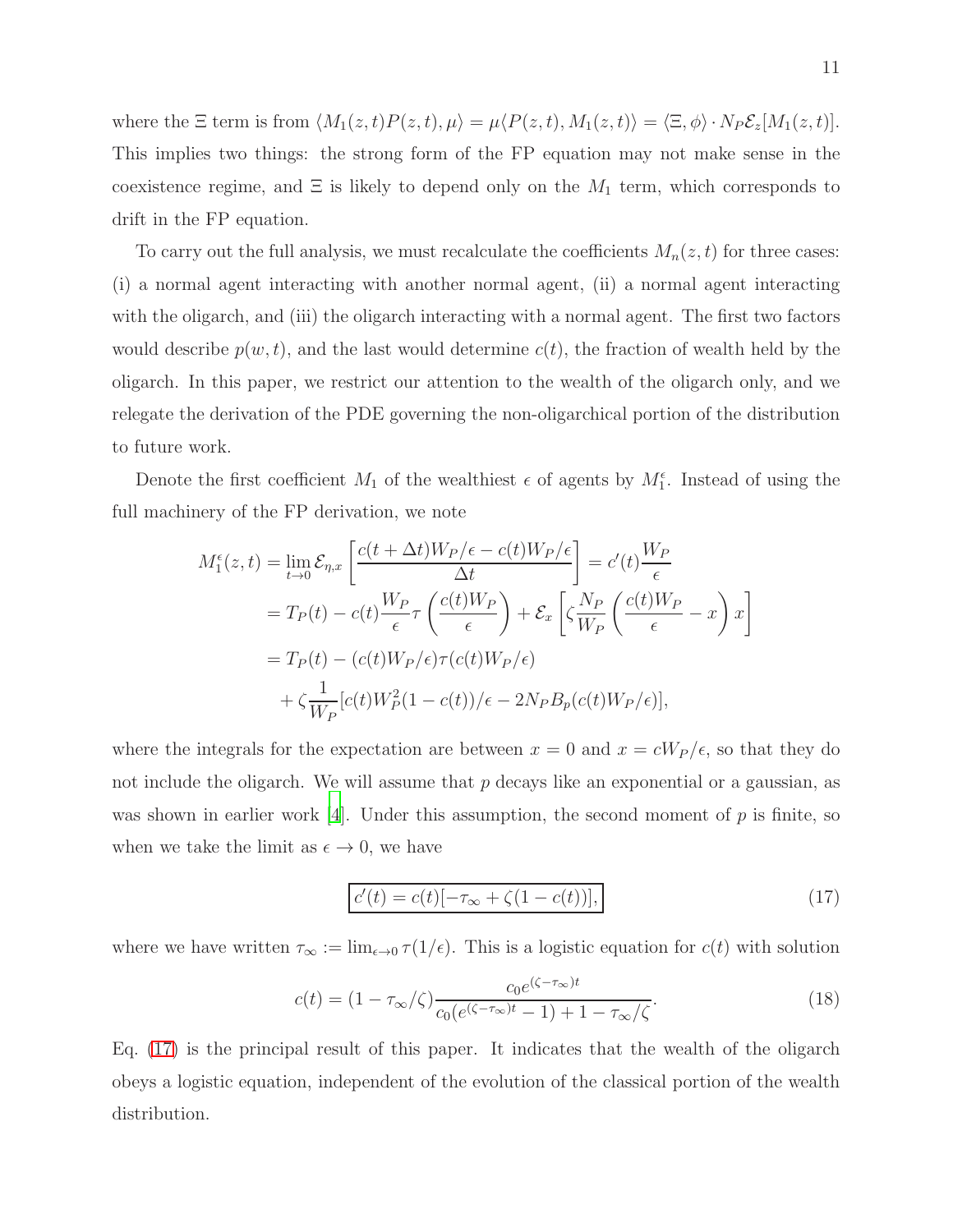Equation [\(17\)](#page-10-0) indicates that there are two asymptotic solutions in time, one at  $c = 0$ , and another at  $c = 1 - \tau_{\infty}/\zeta$ . Since  $\frac{d}{dc} [c((1 - c)\zeta - \tau_{\infty})]_{c=0} = (\zeta - \tau_{\infty})$ , the absence of an oligarch is stable if  $\zeta < \tau_{\infty}$ , and is unstable otherwise. Similarly, the presence of an oligarch is stable if  $\zeta > \tau_{\infty}$ , and is unstable otherwise <sup>1</sup> Furthermore, since the presence of an oligarch implies that there is finite taxation on the wealthiest agent,  $\tau_{\infty}$  must exist. Monte Carlo simulations confirm the stable steady state of the oligarch both above and below criticality: The wealth held by the wealthiest agent, plotted in Fig. [1,](#page-11-0) is of the same order as that of all the other agents, and is approximately  $c = 1 - \tau_{\infty}/\zeta$  above criticality.



<span id="page-11-0"></span>FIG. 1: Monte Carlo simulation of the wealth held by the wealthiest agent in simulations of different sizes, with various values of constant  $\tau$  and  $\sigma$ . As the number of agents grows, this approaches the theoretical result  $c = 1 - \tau_{\infty}/\zeta$ .

<sup>&</sup>lt;sup>1</sup> Note that we never have a stable oligarch with negative wealth; if  $c = 1 - \tau_{\infty}/\zeta < 0$ , then  $\zeta < \tau_{\infty}$ .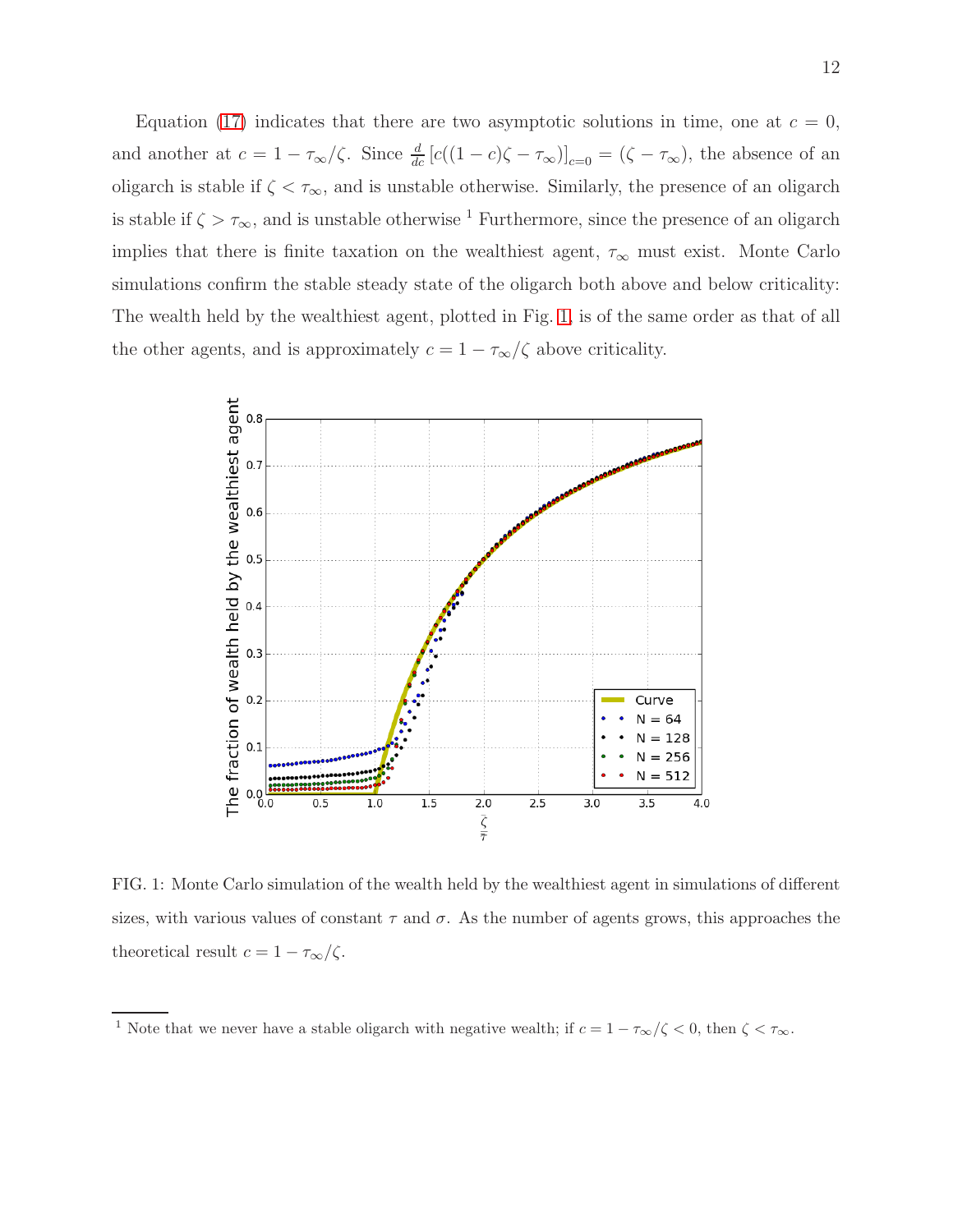#### A. Gini coefficients above criticality

Finally, we wish to define the notion of Gini coefficient in the coexistence region above criticality. In particular, we wish to describe the Gini coefficient of the entire system in terms of that of the classical system  $p$ , excluding the oligarch. The phenomenon of oligarchy is evidenced by a Lorenz curve that does not reach the point  $(1,1)$ , as illustrated in Fig. [2,](#page-12-0) where we have labelled three distinct regions below the diagonal. We shall use the labels "I", "II" and "III" to denote the areas of these regions. Since the fraction  $c$  of the wealth



<span id="page-12-0"></span>FIG. 2: Lorenz plot with partial wealth condensation. A fraction  $c$  of the wealth has condensed, and  $1 - c$  is distributed classically.

of the system is held by the infinitesimal agent described by the oligarch, the Lorenz curve will reach the point  $(1,1-c)$ . So if we consider the Gini coefficient of the system p, then we know that:

$$
G_P = \frac{II + III}{I + II + III}, \qquad G_p = \frac{II}{I + II}
$$
\n
$$
(19)
$$

Clearly  $I + II + III = 1/2$ ,  $I + II = (1 - c)/2$ , and  $III = c/2$ . Using the supercritical value of c, this immediately implies that

$$
G_P = +1 + \frac{\tau_{\infty}}{\zeta} (1 - G_p)
$$
\n(20)

$$
G_p = -1 + \frac{\zeta}{\tau_{\infty}} (1 - G_P). \tag{21}
$$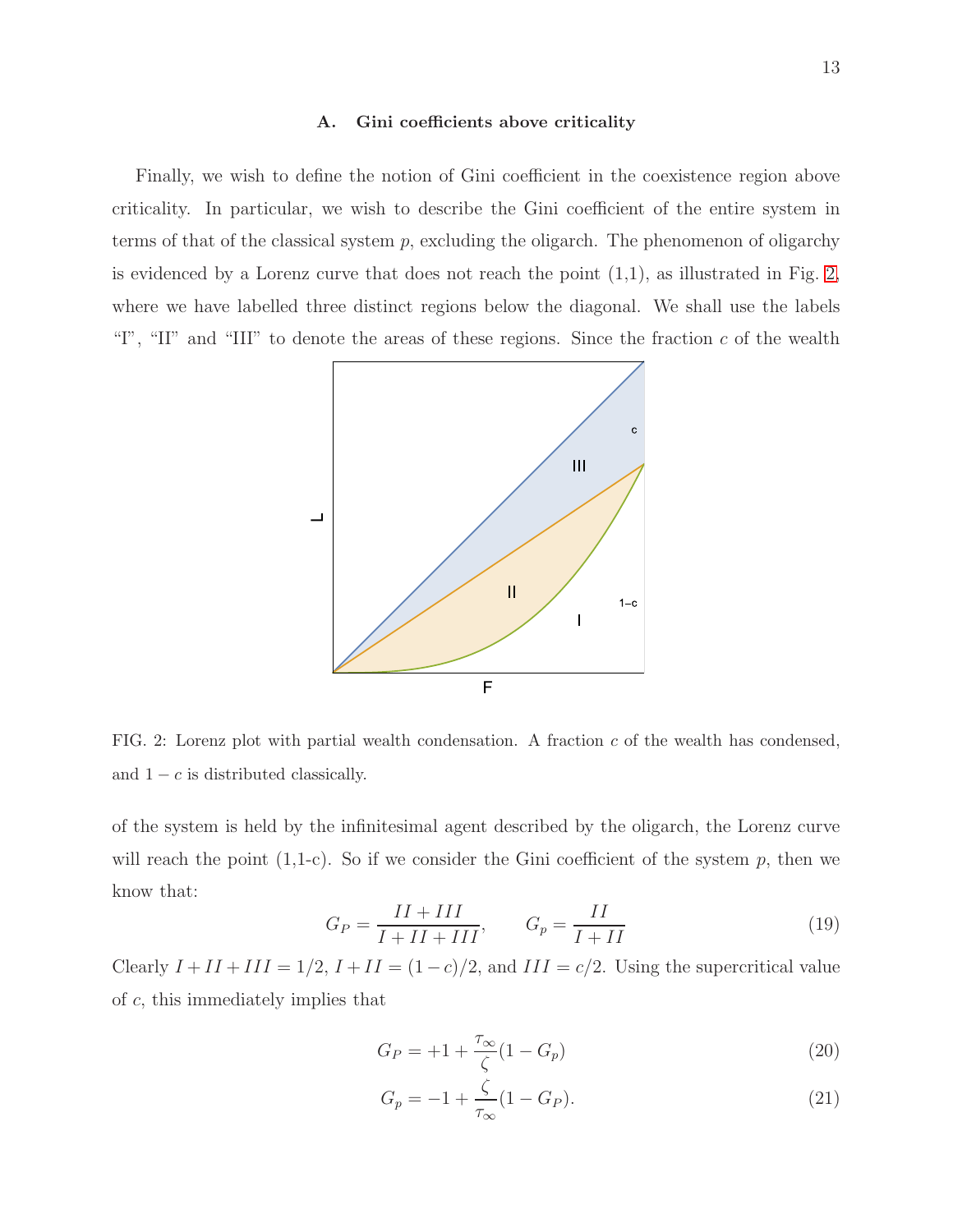These equations are straightforward relations between the versions of the Gini coefficient defined with and without the presence of the oligarch.

# IV. DISCUSSION AND CONCLUSIONS

Coexistence between wealth-condensed and normal distributions in steady-state solutions of the YSM was first noted in earlier work [\[4](#page-14-12)]. This paper provides the first exact analytic result for the time-dependent behavior of that model. In particular, it demonstrates that the fraction of wealth held by the oligarch above criticality obeys a logistic equation, Eq. [\(17\)](#page-10-0). This equation is remarkable in that it is completely decoupled from the classical part of the distribution,  $p(w)$ , and may be solved exactly.

The reason that the equation for  $c(t)$  decouples from that for the classical part of the distribution can be understood by noting that the oligarch always wins in transactional exchanges with non-oligarchs. From the point of view of the oligarch, the remainder of the distribution might as well be aggregated into a single agent with wealth  $W_p = (1 - c)W_p$ who, obligingly, always loses in any transaction with the oligarch. The oligarch's ability to gain wealth from the non-oligarchical portion of the distribution is therefore limited only by the rate at which he/she transacts with non-oligarchs, as compared to the rate at which he/she is taxed. This is why the steady-state fraction of wealth held by the oligarch depends only on the ratio of tax rate to WAA rate,  $\tau_{\infty}/\zeta$ .

From a macroeconomic perspective, it is well known that most real-world oligarchs worry much less than the rest of the population about individual transactions; beyond a certain point, many do not even know where their own money is invested. By contrast, they worry deeply about how taxation and redistribution affect their fortunes, and they expend significant effort to lobby against progressive taxation, capital gains taxes and inheritance taxes. We believe that the asymptotic analysis of the YSM may provide a way to understand these priorities.